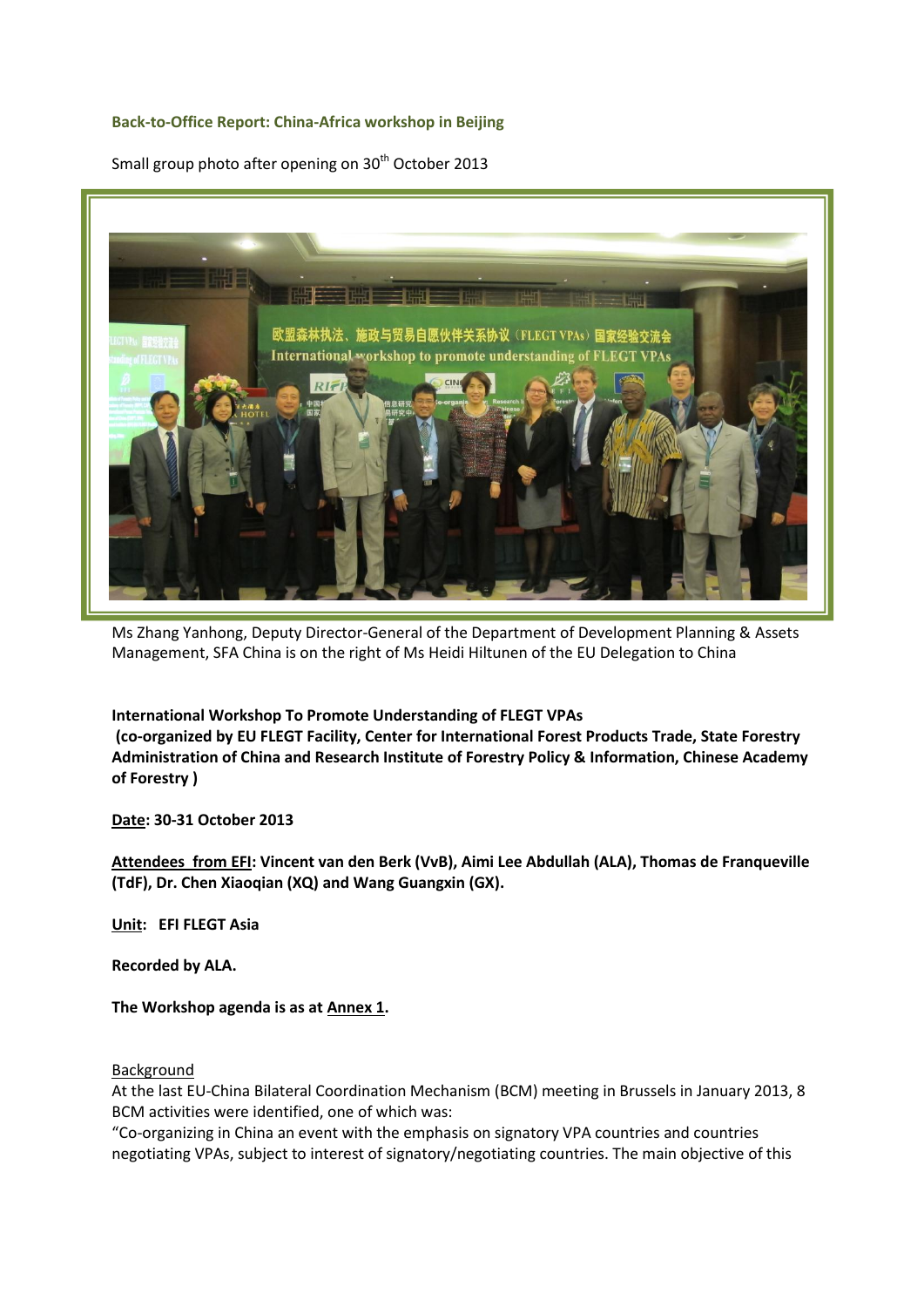event would be facilitating an understanding and sharing experiences of the timber legality verification systems and VPA processes".

The European Forest Institute's FLEGT Facility (Asia Regional Office) is currently the main mechanism available to the EU to help implement activities under the EU-China BCM. This is mainly done together with the implementing partner in China being the Chinese Academy of Forestry (CAF) under the SFA. As this was the first time the Africa-China-Europe link was formally made, the planning and coordination took a bit of time. The date of the workshop had to be postponed once, and the weeklong Chinese national day celebrations in early October added to the organizers' worries.

Additionally, the main workshop focal point person in the CAF was also travelling. However, the workshop was finally organized on **30-31st October 2013 in Beijing**, with a view to involve Chinese stakeholders from the government, as well as private companies in the ongoing debate on SFM in the VPA countries in the African region. Apart from the internal EFI VPA Team and identified country pairs, EFI was supported by the EU Delegation in China and in the VPA partner countries, as well as by Ms. Susannne Wallenoeffer of the GIZ in the planning of this workshop.

This historic first workshop in China involving the relevant lead negotiators from the 5 African VPA signatory countries as well as from Indonesia was very much appreciated by both the China and VPA country side sides. Overall, the workshop brought into focus some bright prospects for cooperation on FLEGT in relation to the China-Africa trade.

### **Objective**

The workshop was organized to share experiences on the VPA negotiations and implementation, and to increase China's appreciation of FLEGT and the VPA in each of the VPA signatory countries. The aim was also to provide a platform to strengthen Africa-China- Europe cooperation on legal timber trade by promoting dialogue between African timber suppliers and traders with Chinese forestry businesses and their timber processing associations related to the European market.

#### **Participants**

The invited international participants were from the Central African and West African countries, as well as Indonesia, the only VPA signatory country in Southeast Asia. The original plan had been to invite three (3) persons each from the 5 African VPA countries and Indonesia. The invitees would constitute major stakeholders in each country's VPA discussions (government, business, NGO). It was later decided that it would not be possible within the planning scenario and time frame to involve NGOs at this stage as invitation letters would be issued by the Chinese Academy of Forestry (CAF) with the approval of the Chinese State Forestry Administration (SFA), and all international participants would have to be pre-approved. This process would take a longer time with NGO participants.

It was agreed that one nomination would be invited from each of the VPA government focal points, and to request for another private sector nomination. However, two countries just nominated two government personnel, and the organizers decided to not pursue the matter so as to expedite the arrangement for flights and visa. Involving the Indonesians was also a bit of a challenge as the lead negotiators were busy with the signing of the EU-Indonesia VPA at the end of September and were travelling as well.

In the end, the final list of supported international participants was:

**Central African Republic**: Joseph-Désiré MBANGOLO (Government) and Ignace VOUNGBO (Private sector);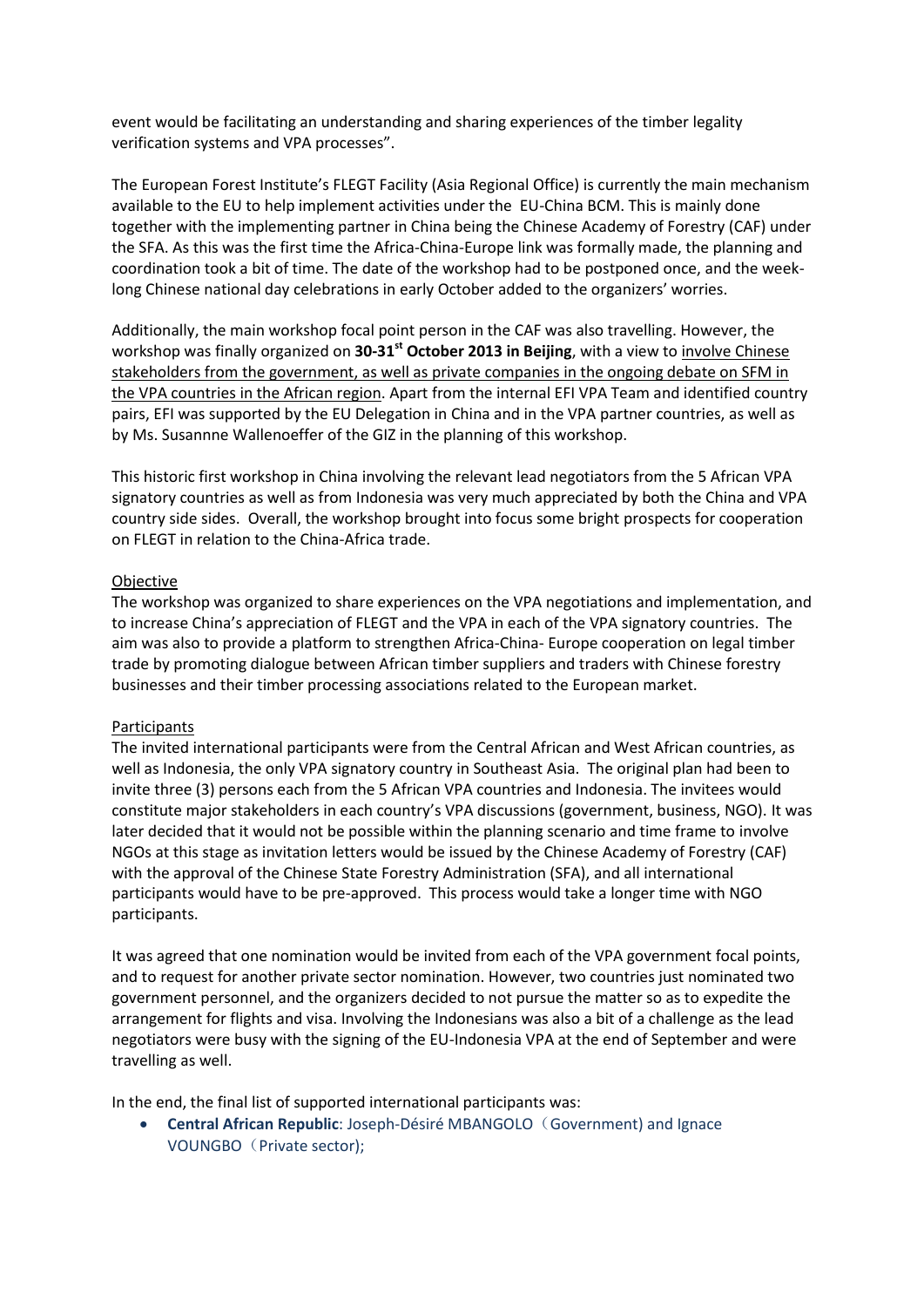- **Cameroon**: Salomon Janvier BELINGA (Government) and Jean EAN AVIT KONGAPE (Government);
- **Republic of Congo**: Adolphe NGASSEMBO (Government) and Gregoire Hadjinsy KOUFFA (Private sector);
- **Ghana**: Richard GYIMAH (Government) and Nana Dwomoh SARPONG (Private sector);
- **.** Liberia: Harrison S. KARNWEA (Government) and Charles K. MILLER (Government);
- **Indonesia**: Dwi Sudharto (Government), Achmad Edi NUGROHO (Government) and Sandrawati WIBOWO (Private sector);
- **COMIFAC (Central African Forests Commission)**: Chouaibou NCHOUTPOUEN
- **CEEAC (Economic Community of Central African States)**: Berreck Symphorien AZANTSA
- The **GIZ** was represented by Isaac Yves Nyengue BAHANAK (COMIFAC Advisor).



## **Main Outcomes**

- VPA countries shared information on the efforts they are making to design and implement legality assurance systems that will ultimately ensure that their exports are legal;
- Chinese policy makers showed encouragement for the tremendous efforts (including law reform and institutional changes) of the five African and the Asian country to stop trade in illegal timber and forest products and to foster sustainable forest management in their respective countries;
- China showed her intention to trade in timber products that are legal according to the legislation of the producer country. Africans participants heard this intention;
- China demonstrated that she is supportive and welcoming of FLEGT and VPAs and showed recognition of the efforts of VPA countries;
- The participating countries recognized the support and financial contributions of the European Union under the EU FLEGT Action Plan to combat illegal logging;
- The Chinese government shared information about its efforts to promote responsible forestry by Chinese businesses overseas, through the development of a new "Guide on Sustainable Overseas Forest Trade & Investment by Chinese Enterprises";
- The Chinese industry related efforts by Chinese enterprises to meet international requirements for legally harvested timber by adopting timber certification and undergoing annual verification audits.

## Possible next steps

 Further encourage Chinese policy makers – as suggested during the workshop and side meetings - to specifically recognise VPA country efforts in country guidelines and ultimately sign bilateral agreements with VPA countries to recognise FLEGT licensed timber;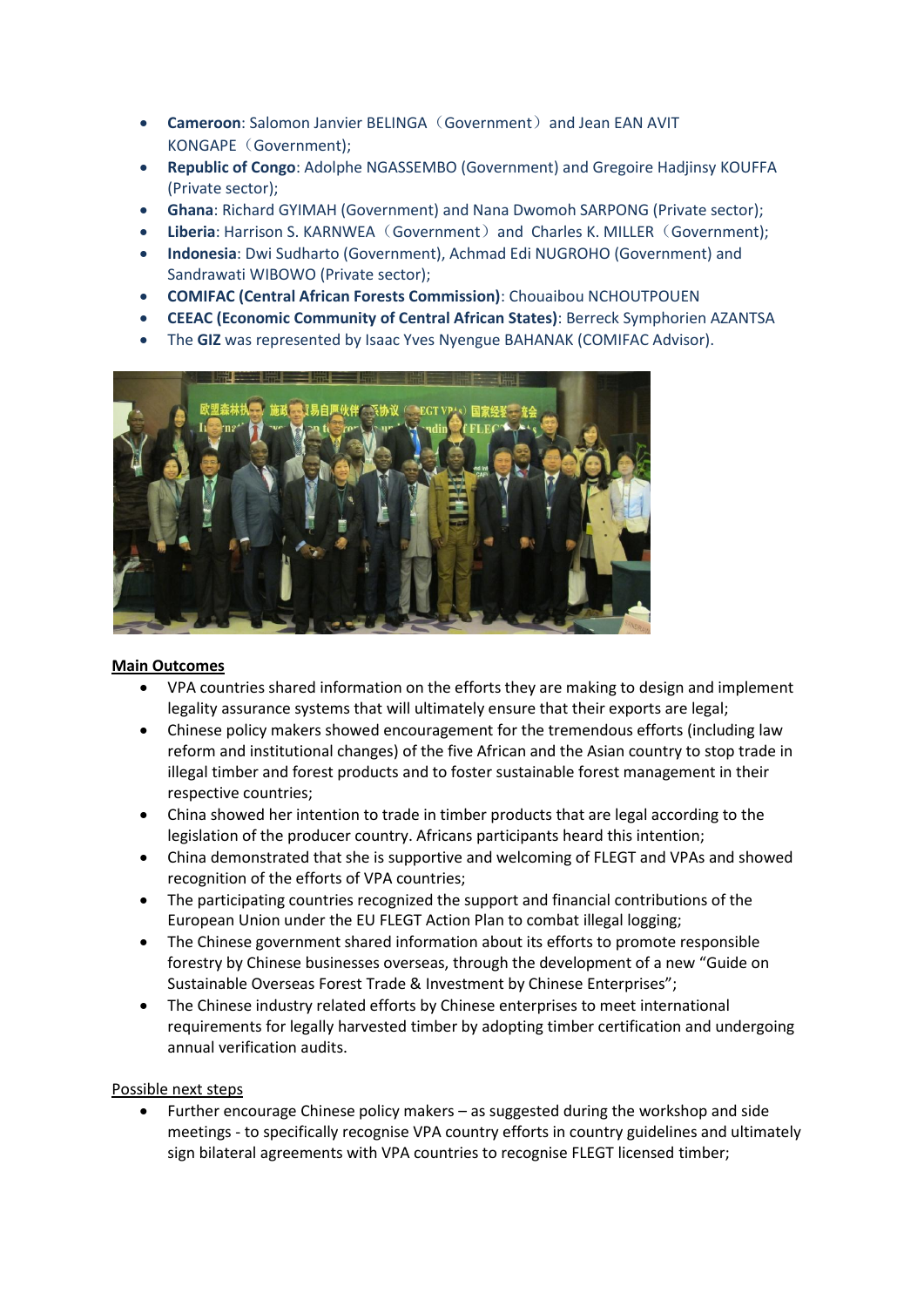- Encourage business-to-business approach timber associations to set up buyers & suppliers network with an active communication support on the importance of legal sourcing. There is an urgent need to improve Chinese stakeholders' understanding on FLEGT VPA developments, EU TR and other emerging market requirements through provision of information and materials and through the development of a Common Information Window;
- Encourage Chinese businesses to leverage on their buying power to strengthen FLEGT enforcement;
- Chinese government to pilot in VPA countries where there is dominant Chinese investment (CAR, Cameroon, Congo, Liberia);
- Chinese government to consult with VPA country signatories when developing the new Chinese "Guide on Sustainable Overseas Forest Trade & Investment by Chinese Enterprises";
- Encourage Chinese government to put in place Chinese public procurement policy favouring legal timber, send out clear messages that government is concerned about legality and favour FLEGT timber.



Business Roundtable chaired by Mr. Shi Feng. Panel representatives (from left) are Mr. Ignace Voungbo of CAR, Nana Sarpong of Ghana, Harrison Karnwea of Liberia, Jean Kongape of Cameroon, Sandrawati Wibowo of Indonesia, Wang Shaofeng of Shanghai Timber Industries Association and Zeng Zhiwen of Chinafloors Timber (China) Co. Ltd.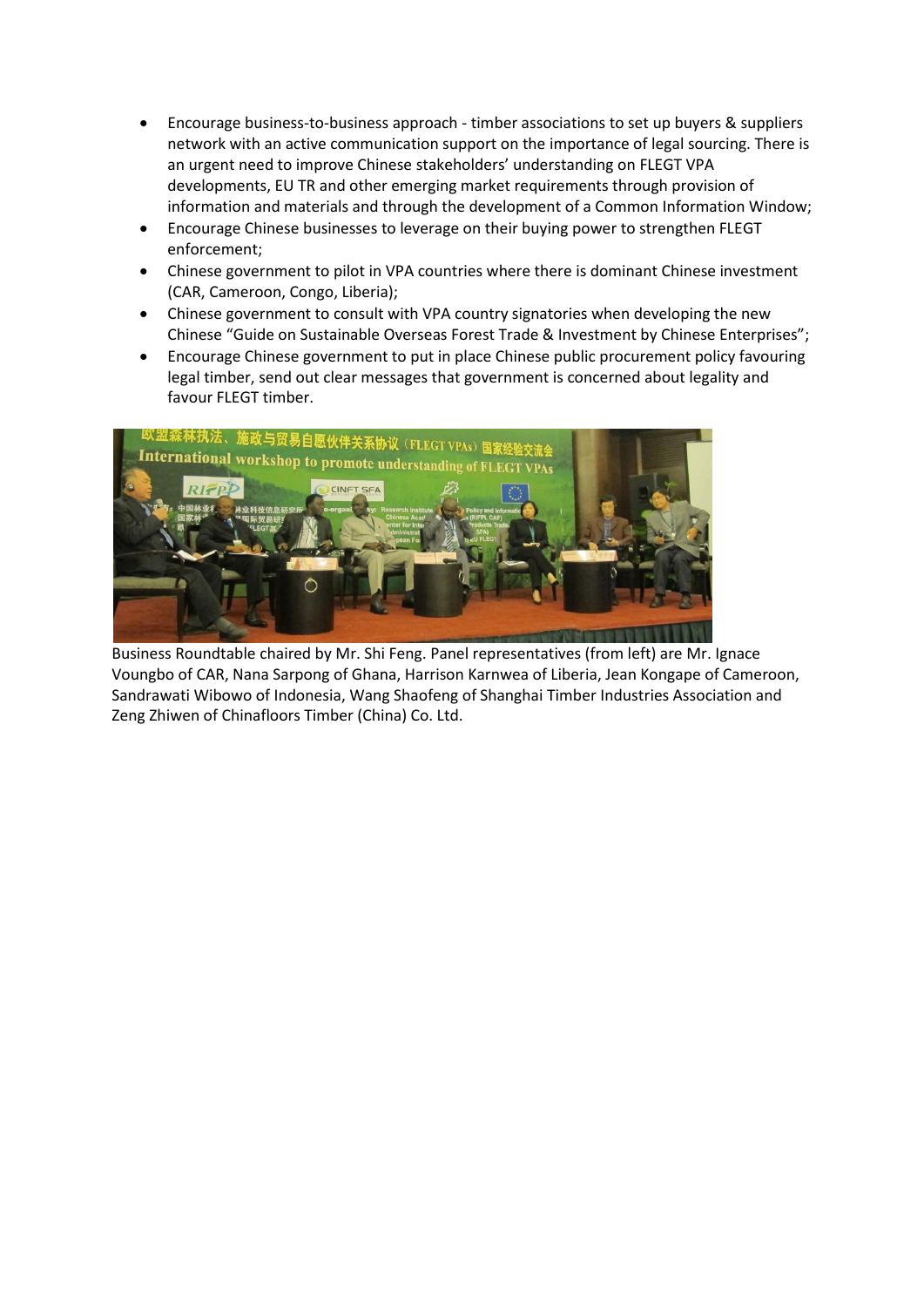### **Attachments:**

# **ANNEX I ANNEX 2 (press release) ANNEX 3 (press coverage in the Green Times)**

| <b>Date</b>          | <b>Time</b>                                                               | <b>Activity</b>                                                                                                                                                                                                                             | <b>MODERATOR</b>                 |  |  |
|----------------------|---------------------------------------------------------------------------|---------------------------------------------------------------------------------------------------------------------------------------------------------------------------------------------------------------------------------------------|----------------------------------|--|--|
| 30 <sup>th</sup> Oct | 8:00-9:00                                                                 | <b>Registration</b>                                                                                                                                                                                                                         |                                  |  |  |
|                      | 9:00-9:20                                                                 | <b>Opening remark</b><br>-- Mr. SU Chunyu, Director General, Department of<br>International Cooperation, State Forestry Administration of<br>China (SFA)<br>- Ms Heidi HILTUNEN, Environment Counsellor, EU<br>Delegation in Beijing, China | Mr. CHEN Shaozhi,<br><b>CAF</b>  |  |  |
|                      |                                                                           | 9:20-10:00 Section 1: EU FLEGT Action plan and China's forest trade policies                                                                                                                                                                |                                  |  |  |
|                      | 9:20-9:35                                                                 | China's policy on promote legal and sustainable forest trade-<br>Mr. FU Jianquan, Division Director, Department of<br>Development Planning & Asset Management, State Forestry<br>Administration of China (SFA)                              | Mr. CHEN<br>Shaozhi, CAF         |  |  |
|                      | 9:35-9:50                                                                 | EU FLEGT Action Plan implementation -progress and<br>challenges-Mr. Vincent VAN DEN BERK, Haec of Asia Regional<br>Office, EFI EU FLEGT Facility                                                                                            |                                  |  |  |
|                      | 9:50-10:10                                                                | Question and answer                                                                                                                                                                                                                         |                                  |  |  |
|                      | 10:10-10:30                                                               | Tea break                                                                                                                                                                                                                                   |                                  |  |  |
|                      | 10:30-15:00 Section 2: FLEGT VPA signatory countries' information sharing |                                                                                                                                                                                                                                             |                                  |  |  |
|                      | 10:30-10:50                                                               | Ghana's FLEGT VPA: Progress, experiences and challenges -<br>Dr. Richard GYIMAH, Manager, Verification and Audit,<br><b>Forestry Commission of Ghana</b>                                                                                    | Mr. Vincent VAN<br>DEN BERK, EFI |  |  |
|                      | 10:50-11:10                                                               | Republic of Liberia's FLEGT VPA: Progress, experiences and<br>challenges - Mr. Charles K. MILLER, Deputy Director, VPA<br>Supporting Department, Republic of Liberia                                                                        |                                  |  |  |
|                      | 11:10-11:30                                                               | Republic of Cameroon's FLEGT VPA: Progress, experiences<br>and challenges - Mr. Salomon Janvier BELINGA, Ministry of<br>Forests & Wildlife, Republic of Cameroon                                                                            |                                  |  |  |
|                      | 11:30-12:00                                                               | Question and answer                                                                                                                                                                                                                         |                                  |  |  |
|                      | 12:00-13:30                                                               | <b>Buffet Lunch</b>                                                                                                                                                                                                                         |                                  |  |  |
|                      | 13:30-13:50                                                               | Central African Republic's FLEGT VPA: Progress, experiences<br>and challenges - Mr. Joseph Desire MBANGOLO, Ministry of<br>Water, Forests & Protected Areas, Central African Republic                                                       | Mr. JING Toa, SFA                |  |  |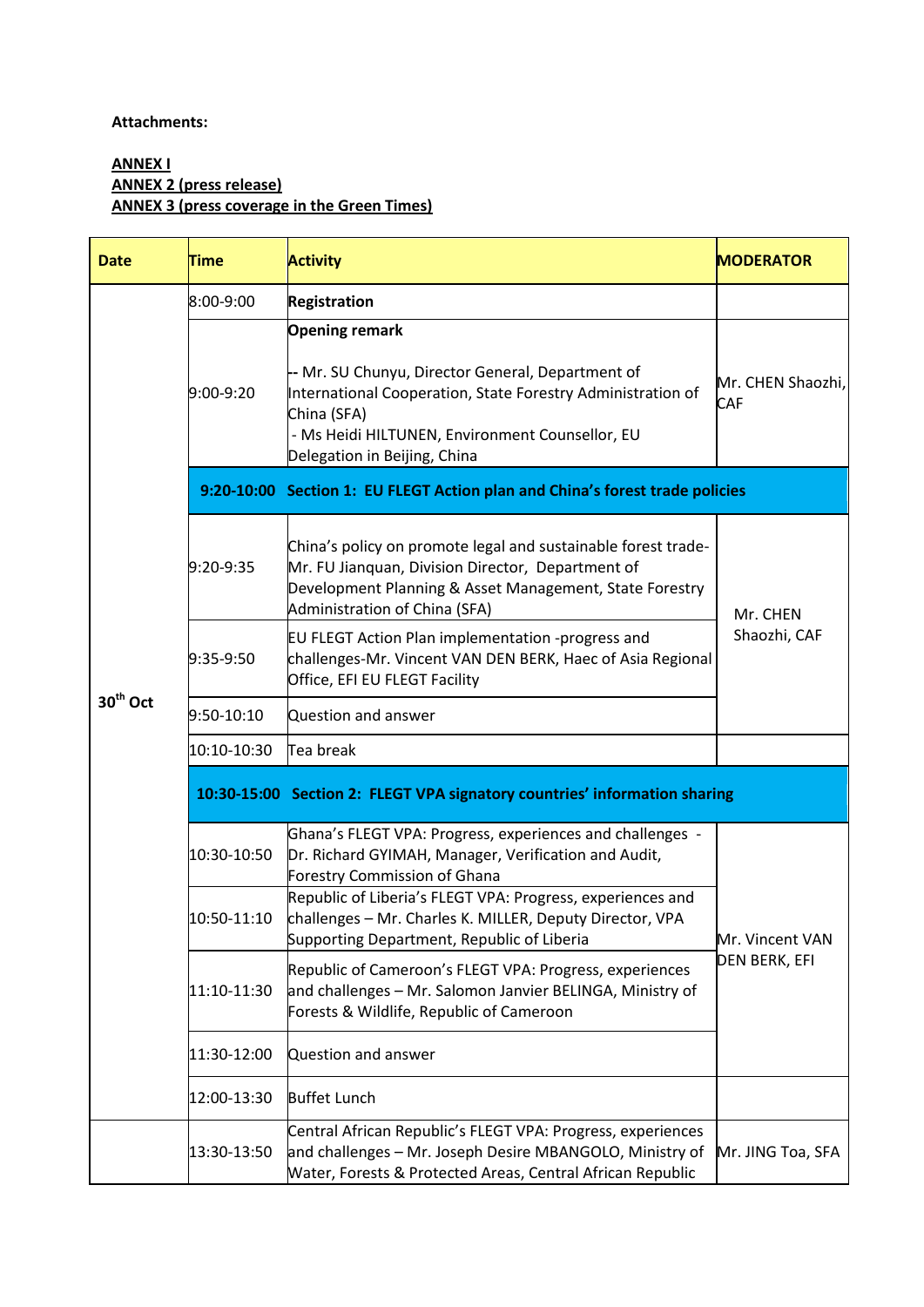| <b>Date</b>          | <b>Time</b>                                      | <b>Activity</b>                                                                                                                                                                                                                                                             | <b>IMODERATOR</b>                                                    |  |  |
|----------------------|--------------------------------------------------|-----------------------------------------------------------------------------------------------------------------------------------------------------------------------------------------------------------------------------------------------------------------------------|----------------------------------------------------------------------|--|--|
|                      | 13.50-14.20                                      | Indonesia's FLEGT VPA: Progress, experiences and challenges<br>- Dr. Dwi Sudharto, Director, Forest Product Processing and<br>Marketing, Ministry of Forestry, Indonesia<br>Achmad Edi Nugroho, Indonesian Co-Director, Multi-<br>stakeholder Forestry Programme, Indonesia |                                                                      |  |  |
|                      | 14:20-15:00                                      | Question and answer                                                                                                                                                                                                                                                         |                                                                      |  |  |
|                      | 15:00-15:20                                      | Tea break                                                                                                                                                                                                                                                                   |                                                                      |  |  |
|                      |                                                  | 15:20-17:00 Section 3: Business Roundtable                                                                                                                                                                                                                                  |                                                                      |  |  |
|                      | 15:20-16:50                                      | Business roundtable meeting<br>5 business participants form 5 VPA countries, as well as 2<br>Chinese industry members (Congo participant could only<br>arrive on $31st$ due to flight delay)                                                                                | Mr. SHI Feng,<br>China National<br><b>Forest Product</b><br>Industry |  |  |
|                      | 16:50-17:00                                      | Conclusion                                                                                                                                                                                                                                                                  | Association<br>(CNFPIA)                                              |  |  |
|                      | 18:00-19:30                                      | <b>Buffet Dinner</b>                                                                                                                                                                                                                                                        |                                                                      |  |  |
|                      | 9:00-10:30 Section 4: Discussion on EU FLEGT VPA |                                                                                                                                                                                                                                                                             |                                                                      |  |  |
| 31 <sup>st</sup> Oct | 9:00-10:30                                       | Continue with one presentation:<br>Republic of Congo's FLEGT VPA: Progress, experiences and<br>challenges - Mr. Adolphe NGASSEMBO, Vice-Director of<br>Project on Traceability System of Congo, Minisry of Forest<br>Economics of the Republic of Congo                     |                                                                      |  |  |
|                      |                                                  | Panel Discussion:<br>The challenges of FLEGT VPA preparation and negotiation                                                                                                                                                                                                | Aimi LEE Abdullah<br>Dr. CHEN Yong                                   |  |  |
|                      |                                                  | The challenges and experiences on FLEGT VPA multi-<br>stakeholder discussion mechanism                                                                                                                                                                                      |                                                                      |  |  |
|                      |                                                  | Is FLEGT-VPA enough to meet the legality requirements of<br>markets? What is the future outlook                                                                                                                                                                             |                                                                      |  |  |
|                      | 10:30-10:45                                      | Tea Break                                                                                                                                                                                                                                                                   |                                                                      |  |  |
|                      |                                                  | 10:45-12:00 Section 5: Enhance Regional Cooperation                                                                                                                                                                                                                         |                                                                      |  |  |
|                      | 10:45-11:00                                      | The effort on promoting Sustainable management and<br>utilization by China-Research Institute of Forest information<br>and policy, Chinese Academy of Forestry (Dr. Chen Yong,<br>CAF)                                                                                      | XIA Jun, SFA                                                         |  |  |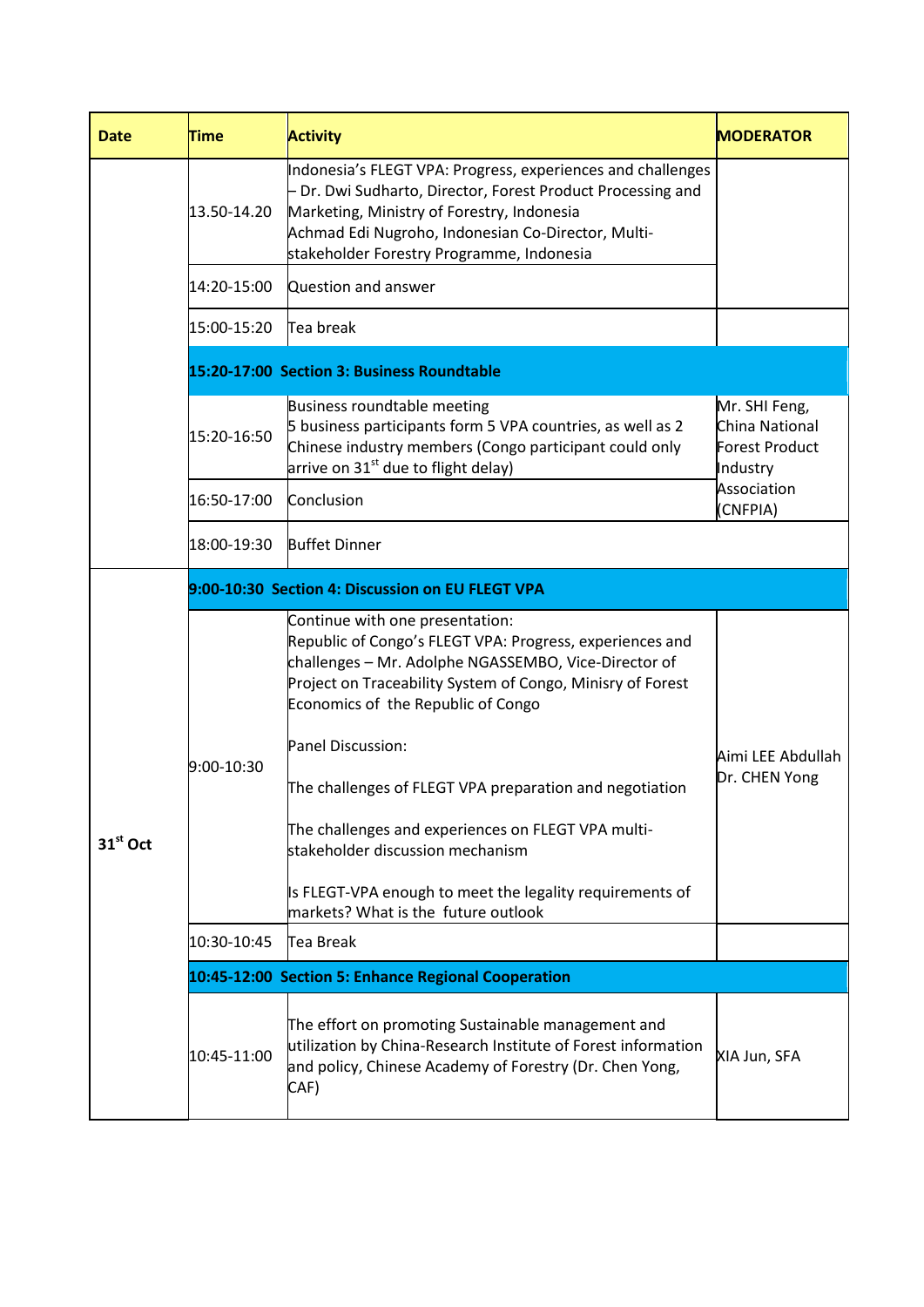| Date | Time        | <b>Activity</b>                                                                                                                                                                       | <b>MODERATOR</b> |
|------|-------------|---------------------------------------------------------------------------------------------------------------------------------------------------------------------------------------|------------------|
|      | 11:00-11:15 | The effort on promoting Sustainable management and<br>utilization by Europe-<br>Thomas DE FRANCQUEVILLE, Program Officer, VPA Team,<br>European Forest Institute (EFI) FLEGT Facility |                  |
|      | 11:15-11:45 | Discussion on how to enhance the regional cooperation                                                                                                                                 |                  |
|      | 11:45-12:00 | Conclusion                                                                                                                                                                            |                  |
|      | 12:00-13:30 | <b>Buffet Lunch</b>                                                                                                                                                                   |                  |
|      | 14:00-18:00 | Field trip to forest farm                                                                                                                                                             |                  |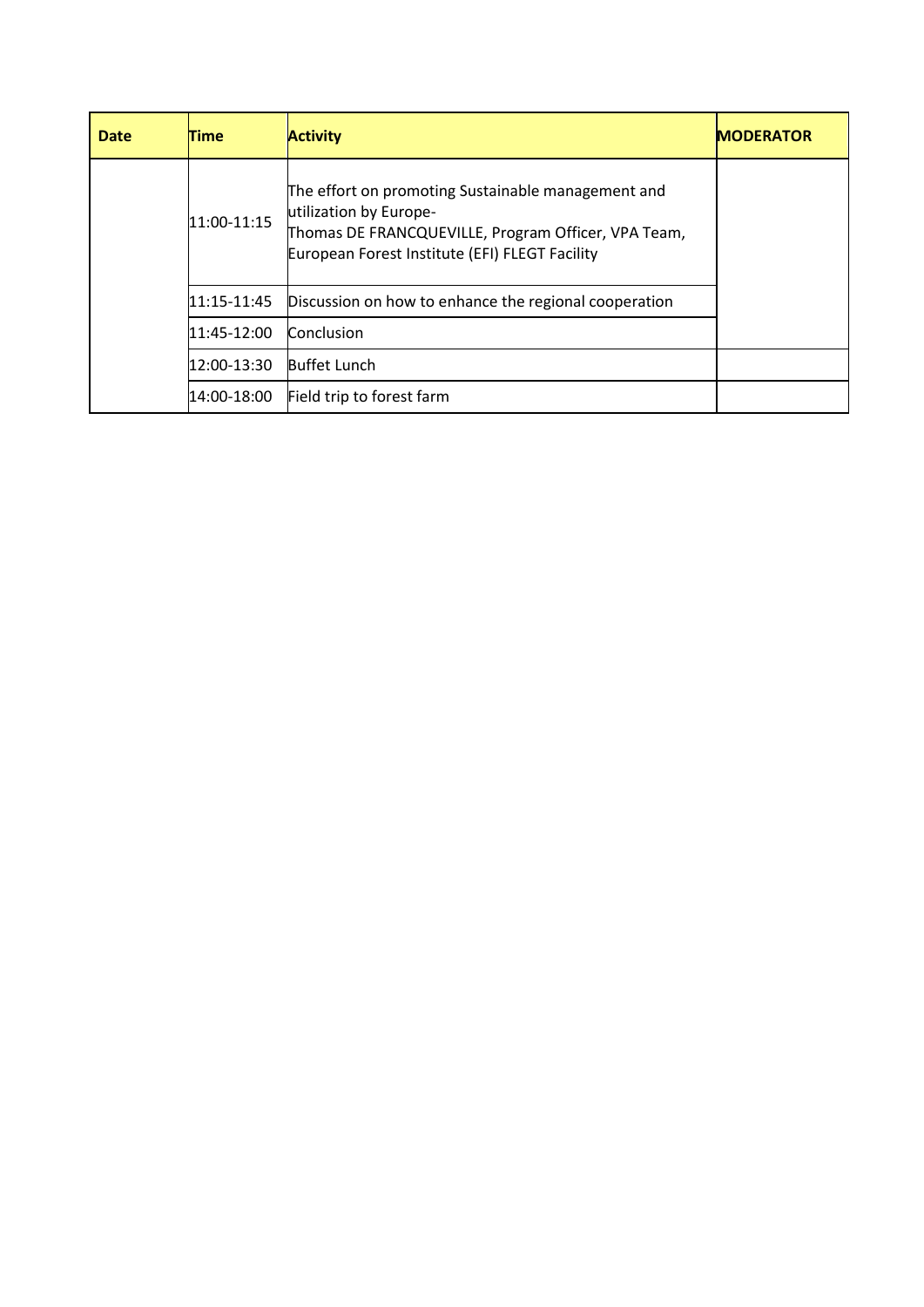Press release for China meeting of VPA countries 01/11/2013

### **China and African and Asian countries share lessons on combating illegal trade in timber**

Beijing, 31 October 2013. Chinese policy makers and representatives of six African and Asian countries timber industry members met for the first time to share lessons and enhance cooperation in a global effort to stop trade in illegal timber and forest products and to foster sustainable forest management at a workshop on 30<sup>th</sup> -31<sup>st</sup> October in Bejing.

"China is committed to trading in timber products that are legal according to the legislation of the producer country," said Chen Shaozhi, Director of the Research Institute of Forestry Policy and Information, Chinese Academy of Forestry at the International Workshop to Promote Understanding of FLEGT VPAs. "China has become a major player in the global trade in forest products over the past two decades. Since 1983 the total value of our international trade has climbed from US \$60 billion to more than US \$ 400 billion. As a major player we are committed to strengthen forestry cooperation and in doing our part in the fight against illegal logging."

Illegal logging has serious environmental, social and economic consequences. Illegal logging causes deforestation, loss of biodiversity and the emission of greenhouse gases that contribute to climate change. It contributes to poverty among people who depend on forests for their livelihoods and is associated with armed conflict, violence, human rights abuses and corruption. Illegal logging undermines the legitimacy of the forest sector and hinders the efforts of governments to implement sustainable forest management and robs public coffers of tax revenue.

The participating countries are all engaged in developing or implementing Voluntary Partnership Agreements (VPAs) with the European Union as part of the EU FLEGT Action Plan to combat illegal logging. They included Cameroon, the Central African Republic, Ghana, Indonesia, Liberia and the Republic of Congo. FLEGT, which stands for 'forest law enforcement, governance and trade' brings together demand-side and supply-side measures to combat illegal logging. China has engaged in this effort since 2009 through a Bilateral Coordination Mechanism with the EU.

"The work that we are doing in the Republic of Cameroon to ensure the legality of our forest products for the EU market will also enable us to ensure the legality of our growing exports to China," said Jean Avit Kongape of the Ministry of Forestry and Wildlife. "We appreciate China's invitation to share information and collaborate to ensure legal trade, good forest governance and sustainable forest management."

At the workshop, China shared with participating VPA countries information about its efforts to promote responsible forestry by Chinese businesses overseas, through the development of a new "Guide on Sustainable Overseas Forest Trade & Investment by Chinese Enterprises" as well as measures taken by Chinese industry.

Zeng Zhiwen of Chinafloors Timber (China) Co. Ltd. related efforts by Chinese enterprises to meet international requirements for legally harvested timber by adopting timber certification and undergoing annual verification audits.

VPA countries shared information on the efforts they are making to design and implement legality assurance system that will ultimately ensure that their exports are legal.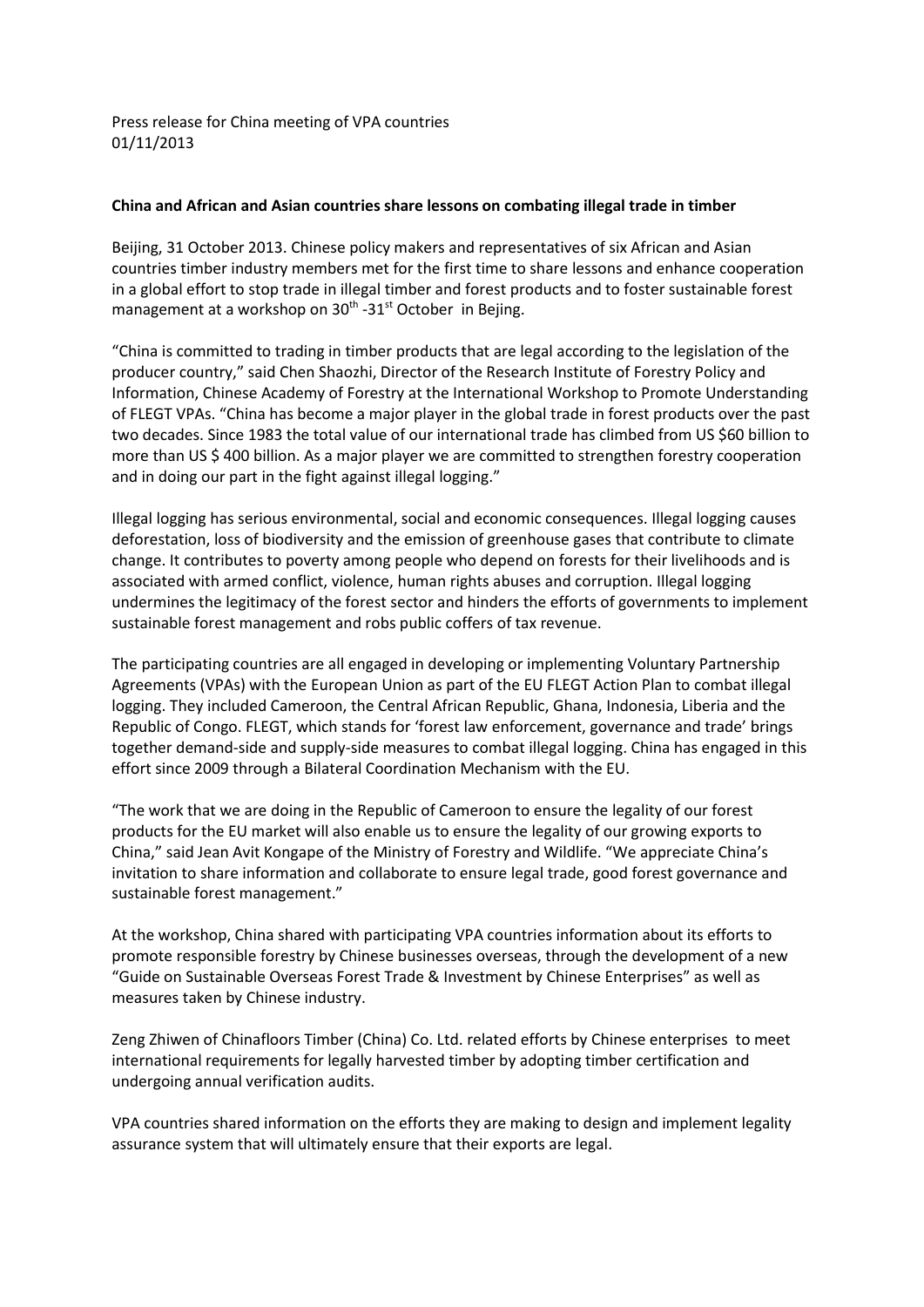"When our VPA is operational we will be able to provide Chinese importers with FLEGT licensed timber that is guaranteed as legal," said Harrison Karnwea, Interim Managing Director of the Forestry Development Authority of the Republic of Liberia. "We hope China will use its buying power to support the fight against illegal logging by supporting VPAs and favouring FLEGT-licensed timber in its domestic and export markets."

The workshop was co-organized by the Research Institute of Forestry Policy and Information, Chinese Academy of Forestry (CAF), Center for International Forest Products Trade, State Forestry Administration of China (CINFT, SFA) and EU FLEGT Facility.

-30-

# **BACKGROUND**

- China is an important trading partner for many African countries. Trade in forest products from Africa to China has reached US 4.34 billion. This trade increased 7.76% from 2001 to 2012 and accounted for 2.5% of the total value of Chinese forest products imported and exported. Indonesia is also an important supplier of timber to China.
- Trade could be expanded in timber and timber products. Good forest governance in Africa is one key to maintaining and further developing a sustainable trade relationship in legal timber and timber products.
- Several African countries have jointed in the global fight against illegal logging and care in various stages of Voluntary Partnership Agreements with the EU that will ensure trade in legal timber. When these VPAs are operational, they will be able to issue FLEGT-licensed timber.
- China is also taking steps to address illegal logging, as are other consumer markets such as the EU, USA, Japan and Australia.
- China is taking steps to guide overseas operations to ensure trade in legal timber. It has issued two guidelines for Chinese forestry business that are operating overseas.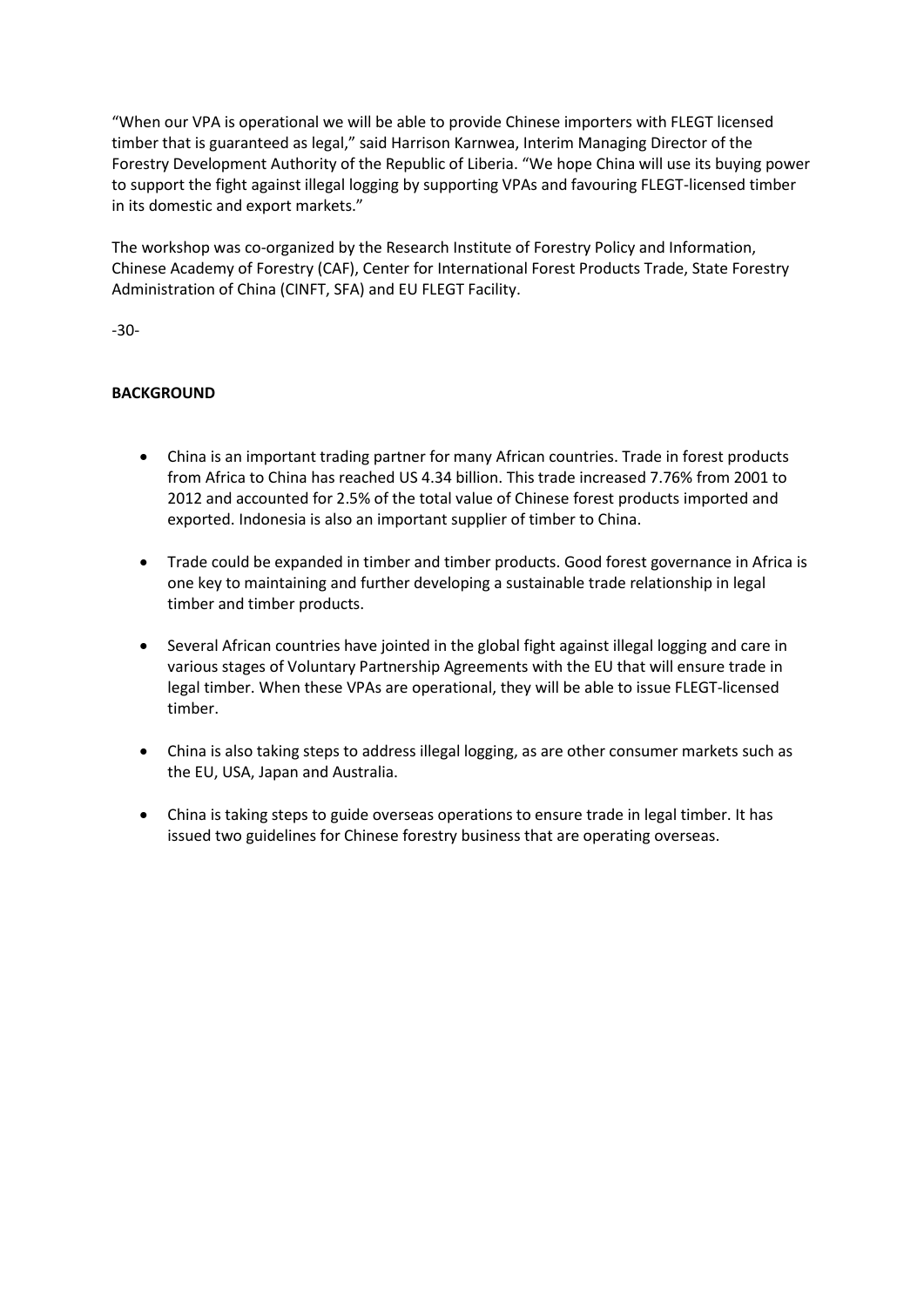[http://www.greentimes.com/green/news/lscy/scdg/content/2013-10/31/content\\_236792.htm](http://www.greentimes.com/green/news/lscy/scdg/content/2013-10/31/content_236792.htm)



品才能进入欧盟市场。目前已有6个国家为VPA签署国,分别是,刚果共和国、中非共和国、 印度尼西亚、加纳、利比里亚和喀麦隆。

为推动FLEGT行动计划的实施,欧盟出台了欧盟木材法案,并已于今年3月3日正式生效。 该法案对进入欧盟市场的木材和木制品的合法性提出了严格要求,对全国木材与木制品贸易产 生了重要影响。对此,代表们认为,各国有必要进一步加深对FLEGT-